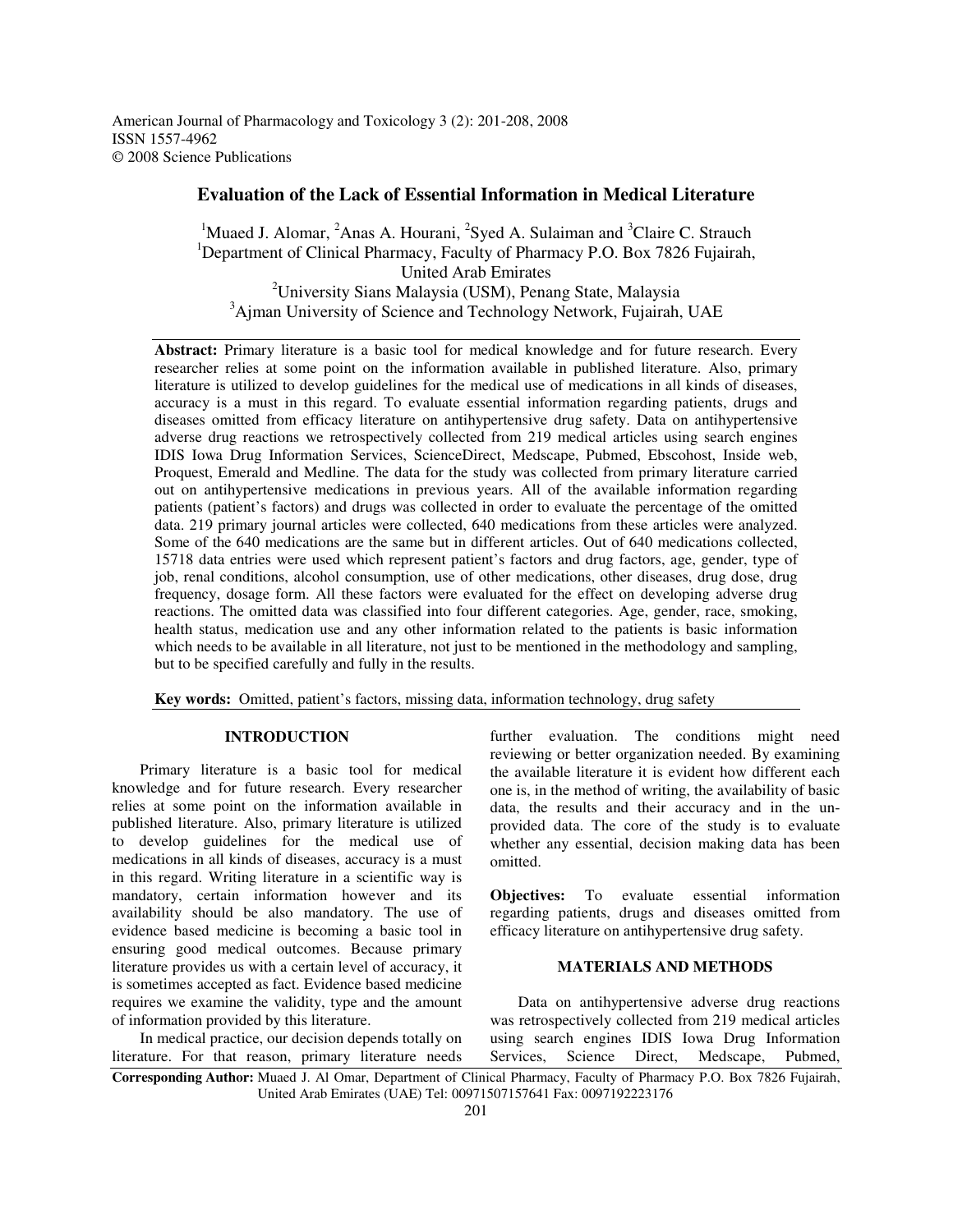Ebscohost, Inside web, Proquest, Emerald and Medline. 640 antihypertensive medications were evaluated from the 219 medical articles. It is important to note that the percentage of omitted data will be evaluated for the 640 medications since each medication is considered a different identity.

**Data collection:** The data for the study was collected from primary literature carried out on antihypertensive medications in previous years.

 All of the available information regarding patients (patient's factors) and drugs was collected in order to evaluate the percentage of the omitted data.

Patient's factors: During data collection, all of the possible differences among patients were termed patient's factors. These include, Age, Gender, Race, Diseases, Creatinine Clearance, Allergy, Drinking alcohol, Fetus age, Heart rate, Job, Maternity, Medications, Obesity, Smoking, Time of taking the medication (dosing), Onset of ADR, Treatment period and Weight.

 These factors differentiate between patients and could be the reason why some patients develop adverse drug reactions towards certain medication and others do not.

 Data regarding the availability of this information in medical literature is evaluated in which each article is screened for the lack of these factors.

 This research will focus on the following antihypertensive drugs, Angiotensin converting enzyme inhibitors (Captopril, Enalapril, Lisinopril, Imidapril, Benazepril, Trandolapril, Zofenopril, Ramipril, Cilazapril, Quinapril, Delapril, Fosinopril, Perindopril, Moixipril), Angiotensin II antagonists (Valsartan, Candesartan, Eprosartan, Irbesartan, Losartan, Telmisartan, Olmesartan, Tasosartan), Calcium channel blockers (Amlodipine, Barnidipine, Diltiazem, Felodipine, Isradipine, Lacidipine, Lercanidipine, Mandipine, Mibefradil, Nifedipine, Nifedipine CR, Verapamil, Rilmenidine, Nifedipine GITS, Nisoldipine), Beta blockers (Atenolol, Betaxolol, Bisoprolol, carvedilol, Labetalol, Metoprolol, Nebivolol), Diuretics (Chlorthalidone, Hydrochlorothiazide, Spironolactone, Hydrochlorothiazide+amiloride, Indapamide, Indapamide SR), Alpha blockers (Doxazosin, Doxazosin Terazosin, Tetrazosin, GITS, Hydralazine), Mineralocorticoid receptor antagonists (Eplerenone), Peripheral vasodilators (Pinacidil).

 The collection of data was carried out in a systematic manner using IDIS as a search method. The studies used from IDIS are the ones published from year 1989 to year 2006. In Medline and Pubmed, a search of abstracts was performed. If an abstract suited the subject of interest, the full study was taken either by direct order through the internet or by using other authorized search engines through Universiti Sians Malaysia's electronic library.

 The following criteria was used for data collection and entry which includes: Name of the study, publication date, Category, Factor, Factor Patient No, Drug, Drug Dose, Dose Frequency, Dosage Form, Brand Name, ADR and Patient ADR No.

 About 640 medications were collected from 219 different articles, the following data was collected for each medication, name of the medication, dose of the study, frequency of the dose, factors related to the patients and the drugs, adverse drug reaction related to each patient's or drug's factor, number of adverse drug reactions.

 Patient related factors are, age, alcohol consumption, fetal age (for pregnancies), gender, job, Body mass index BMI or obesity, race and smoking.

 Drug related factors are, Drug Dose, Dose Frequency, Dosage Form and Brand Name. For clarification show Fig. 1.

 The omitted data which requires analyzing is of different types, some data is not mentioned at all in the study, for example, the number of ADR patients for a specific medication and specific category. Another type is the lack of unspecific data within a category, for example, age mentioned in the literature is 20-70 years of age. This range is wide and it includes the young, middle aged and elderly. This is misleading because different ages have different reactions to medications.

 There are two main reasons for the publication of studies. First, using them for medical decision making which affects human life and well being. Secondly, as the building blocks for further research. Both of these situations require that basic data is available, because without it any decisions made will be misleading or may lead to an endless series of mistakes. The collected data was analyzed using Microsoft access.

### **RESULTS**

About 219 primary journal articles were collected, 640 medications from these articles were analyzed. Some of the 640 medications are the same but in different articles. Out of 640 medications collected, 15718 data entries were used which represent patient's factors and drug factors, age, gender, type of job, renal conditions, alcohol consumption, use of other medications, other diseases, drug dose, drug frequency, dosage form. All these factors were evaluated for the effect on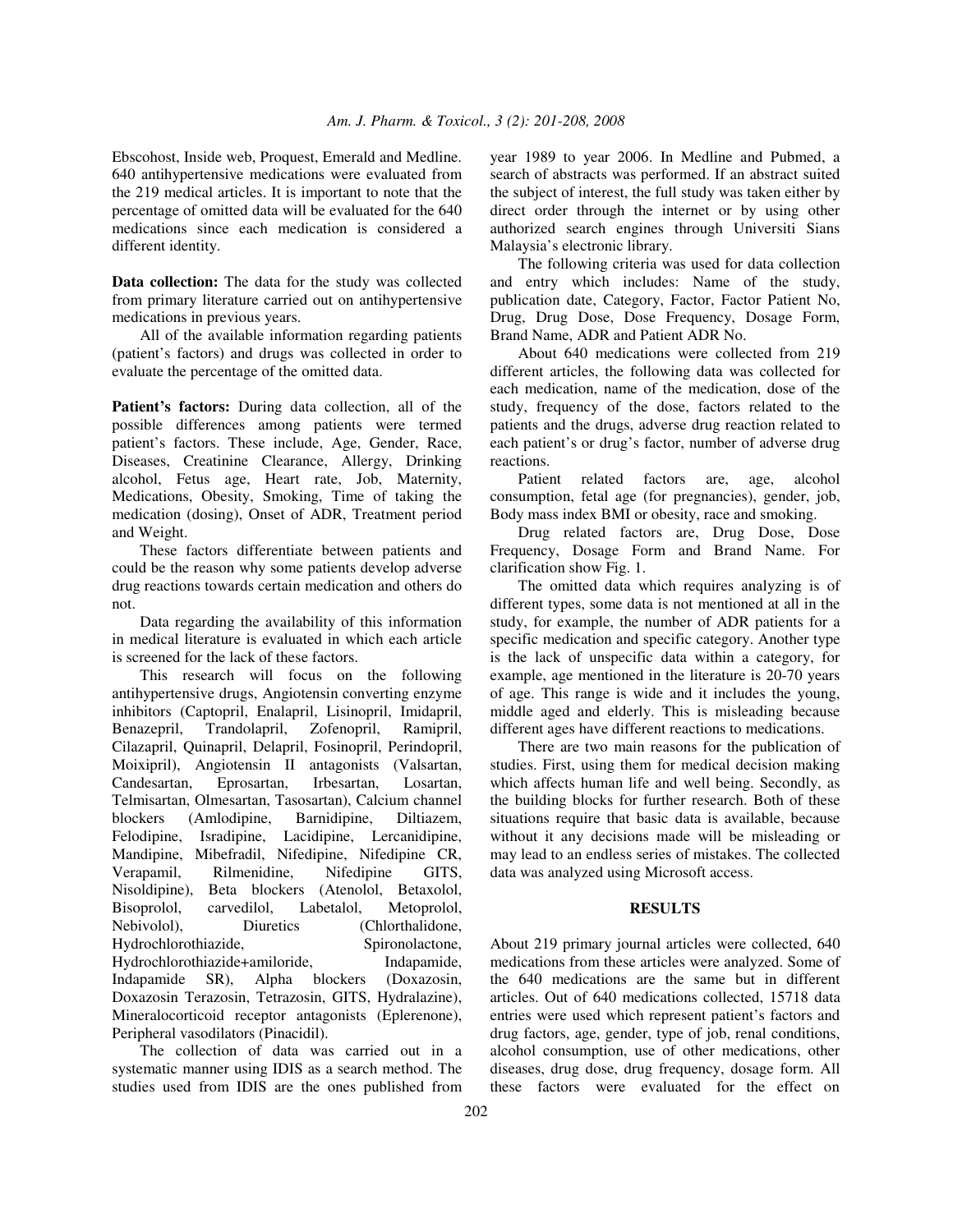| la<br>Microsoft Access - [Study]                                                                             |                                                                                                |           |                                                   |                   |                                                                                                                         |                   |                  |                          |                           |
|--------------------------------------------------------------------------------------------------------------|------------------------------------------------------------------------------------------------|-----------|---------------------------------------------------|-------------------|-------------------------------------------------------------------------------------------------------------------------|-------------------|------------------|--------------------------|---------------------------|
| $\frac{1}{2}$ = $\frac{1}{2}$ File                                                                           |                                                                                                |           | Edit View Insert Format Records Tools Window Help |                   |                                                                                                                         |                   |                  | Type a question for help | $   \frac{1}{2}$ $\times$ |
|                                                                                                              |                                                                                                |           |                                                   |                   | ░K- Hü BQ♡ XQB 9 Q {↓X  YQ7 # )=× dd- 0                                                                                 |                   |                  |                          |                           |
|                                                                                                              |                                                                                                |           |                                                   |                   |                                                                                                                         |                   |                  |                          |                           |
| Study ID:                                                                                                    | 15                                                                                             |           | Journal Name: Current therapeutic research        |                   |                                                                                                                         |                   |                  | Add File Link            |                           |
| Study Name:                                                                                                  |                                                                                                |           |                                                   |                   | antihypertensive efficacy and tolerability of barnidipine hydrochloride in patients with renal parenchymal hypertension |                   |                  |                          |                           |
| <b>Publication Date:</b>                                                                                     | 10/05/2000                                                                                     |           |                                                   |                   | Study Patients No:                                                                                                      | 31                |                  | Remove File Link         |                           |
| Location:                                                                                                    |                                                                                                |           | studiesfortheprogram\451116.tif                   |                   |                                                                                                                         |                   |                  | Run File                 |                           |
| Category                                                                                                     |                                                                                                |           |                                                   |                   |                                                                                                                         |                   |                  | Close                    |                           |
| Drug                                                                                                         | Dose                                                                                           | Freq      | Dosage Form                                       | <b>Brand Name</b> | Factor                                                                                                                  | Factor Patient No | <b>ADR</b>       | Patient ADR No.          |                           |
| Barnidipine                                                                                                  | 15 mg   OD                                                                                     |           |                                                   |                   | Japan                                                                                                                   | 31                | Chest discomfort | 3                        |                           |
| Barnidipine                                                                                                  | 15 mg OD                                                                                       |           |                                                   |                   | 20-65 age                                                                                                               | 31                | Chest discomfort |                          |                           |
| Barnidipine                                                                                                  | 15 mg   OD                                                                                     |           |                                                   |                   | Male                                                                                                                    | 20                | Chest discomfort |                          |                           |
| Barnidipine                                                                                                  | 15 mg                                                                                          | <b>OD</b> |                                                   |                   | Female                                                                                                                  | 11                | Chest discomfort |                          |                           |
| Barnidipine                                                                                                  | 15 mg $ OD$                                                                                    |           |                                                   |                   | Renal parenchymal hypertension                                                                                          | 31                | Chest discomfort | 3                        |                           |
| Barnidipine                                                                                                  | 15 mg   OD                                                                                     |           |                                                   |                   | Japan                                                                                                                   | $\overline{31}$   | Insomnia         |                          |                           |
| Barnidipine                                                                                                  | 15 mg   OD                                                                                     |           |                                                   |                   | 20-65 age                                                                                                               | 31                | Insomnia         |                          |                           |
| Barnidipine                                                                                                  | 15 mg                                                                                          | $ _{OD}$  |                                                   |                   | Male                                                                                                                    | 20                | Insomnia         |                          |                           |
| Barnidipine                                                                                                  | $15 \text{ mg}$                                                                                | $ $ OD    |                                                   |                   | Female                                                                                                                  | 11                | Insomnia         |                          |                           |
| Barnidipine                                                                                                  | 15 mg                                                                                          | 10D       |                                                   |                   | Renal parenchymal hypertension                                                                                          | 31                | Insomnia         |                          |                           |
| Barnidipine                                                                                                  | 15 mg $ OD$                                                                                    |           |                                                   |                   | Japan                                                                                                                   | 31                | Nausea           |                          |                           |
| Barnidipine                                                                                                  | 15 mg   OD                                                                                     |           |                                                   |                   | 20-65 age                                                                                                               | 31                | Nausea           |                          |                           |
| Barnidipine                                                                                                  | 15 mg $ OD$                                                                                    |           |                                                   |                   | Male                                                                                                                    | 20                | Nausea           |                          |                           |
| Barnidipine                                                                                                  | 15 <sub>mg</sub>                                                                               | lop       |                                                   |                   | Female                                                                                                                  | 11                | Nausea           |                          |                           |
| Barnidipine                                                                                                  | 15 mg   OD                                                                                     |           |                                                   |                   | Renal parenchymal hypertension                                                                                          | 31                | Nausea           | 1                        |                           |
| ₩                                                                                                            |                                                                                                |           |                                                   |                   |                                                                                                                         |                   |                  |                          |                           |
|                                                                                                              |                                                                                                |           |                                                   |                   |                                                                                                                         |                   |                  |                          |                           |
|                                                                                                              |                                                                                                |           |                                                   |                   |                                                                                                                         |                   |                  |                          |                           |
|                                                                                                              |                                                                                                |           |                                                   |                   |                                                                                                                         |                   |                  |                          |                           |
|                                                                                                              |                                                                                                |           |                                                   |                   |                                                                                                                         |                   |                  |                          |                           |
|                                                                                                              |                                                                                                |           |                                                   |                   |                                                                                                                         |                   |                  |                          |                           |
|                                                                                                              |                                                                                                |           |                                                   |                   |                                                                                                                         |                   |                  |                          |                           |
|                                                                                                              |                                                                                                |           |                                                   |                   |                                                                                                                         |                   |                  |                          |                           |
|                                                                                                              |                                                                                                |           |                                                   |                   |                                                                                                                         |                   |                  |                          |                           |
| Record: 1111<br>$3$ $\triangleright$ $\triangleright$ $\triangleright$ $\triangleright$ $\preccurlyeq$ of 15 |                                                                                                |           |                                                   |                   |                                                                                                                         |                   |                  |                          |                           |
| Record: 14 4                                                                                                 | $13$ $\triangleright$ $\triangleright$ $\triangleright$ $\triangleright$ $\preccurlyeq$ of 640 |           |                                                   |                   |                                                                                                                         |                   |                  |                          |                           |
| Form View                                                                                                    |                                                                                                |           |                                                   |                   |                                                                                                                         |                   |                  | <b>NUM</b>               |                           |

*Am. J. Pharm. & Toxicol., 3 (2): 201-208, 2008* 

Fig. 1: Example for data entry using Microsoft access

developing adverse drug reactions. The omitted data was classified into four different categories.

 The total amount of data collected for the ADRs is 15718. The total amount of omitted data is 5267 and the percentage of omitted data from the total is 35.41%.

**Types of missing data:** A. Missing data: Data not provided by the articles. This is essential data which must be provided by the articles in order for the literature to be utilized properly. This data is Sub divided into three categories:

Patient related information

Gender: Gender is very important in the occurrence of adverse drug reactions. Males and females are different in many aspects and this difference has a strong impact on the occurrence of adverse drug reactions. By not providing details of how many of the patients were male or female this can lead to confusing data. 91% of female and 92% of male are not specified for a specific ADR. In addition to that, 33% of the data regarding gender is not specified.

 Some studies have shown that gender plays a role in the effect on adverse drug reaction, a study of sex differences in adverse reactions to antiretroviral drugs indicates a potential sex differences in the frequency and severity of adverse reactions to antiretroviral drugs $^{[1]}$ .

 In a north Indian study of Angiotensin converting enzyme inhibitors and cough, females had a higher incidence of cough as compared to males 37.9% versus  $15.5\%$ <sup>[2]</sup>.

 The difference in the occurrence of adverse drug reactions between male and female urges the authors of the research to provide this important information.

 When adverse drug reactions are mentioned, all of the factors regarding the patient must be mentioned for optimum utilization of the literature.

**Smoking:** The percentage of missing data is 91%. Which means that 91% of the data used in the study did not specify whether the patients who developed adverse drug reactions were smokers or non smokers.

 Often a study mentions that a certain number of patients enrolled in the study are smokers. However, when adverse drug reactions are noted, they fail to mention whether the people who developed the adverse drug reactions were the smokers, non smokers or the ex-smokers. Medical practitioners cannot draw a medically useful conclusion about the adverse drug reaction if they do not know whether the adverse drug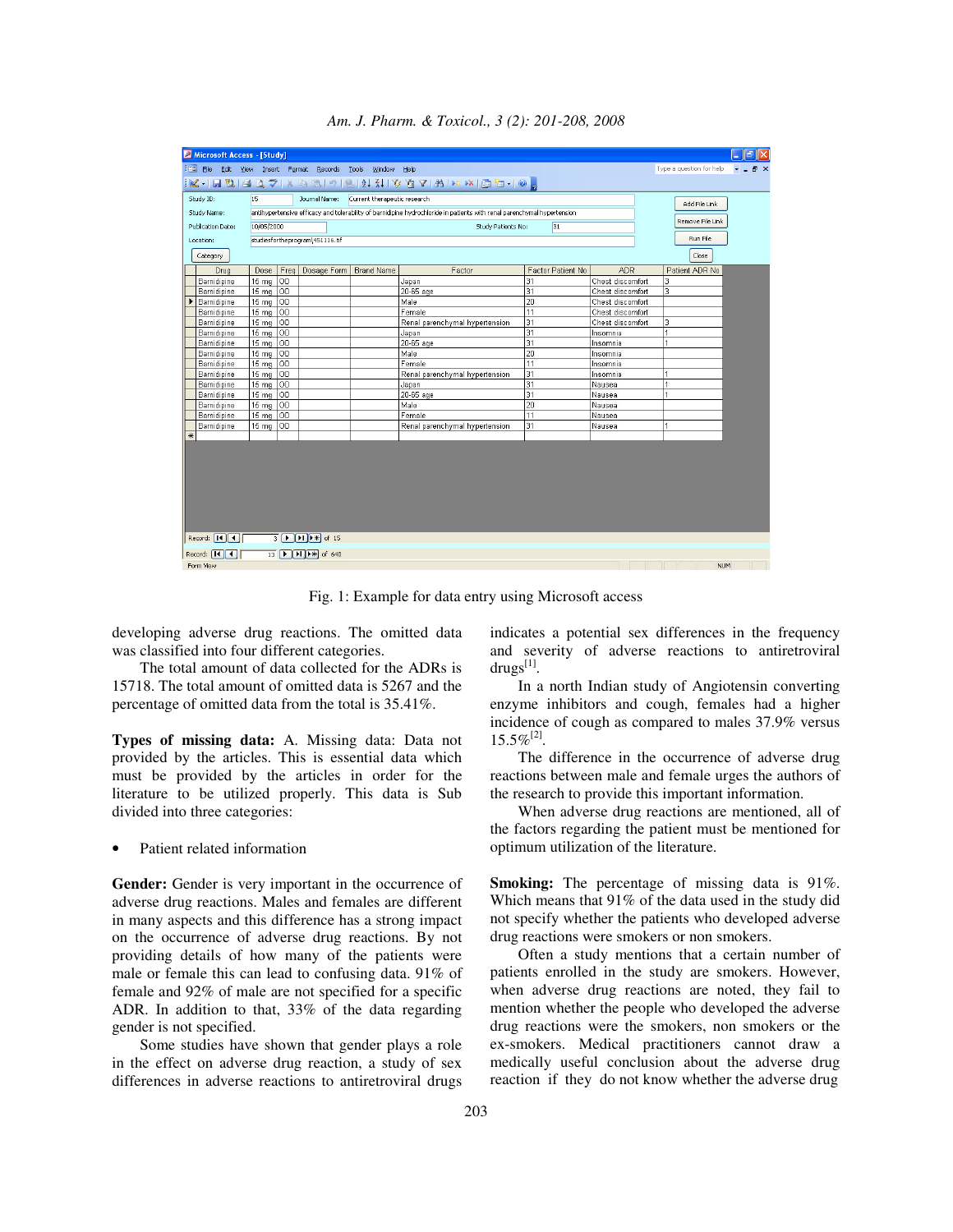



**PAIS** %: Percentage of the available information **PMD** %: Percentage of missing data

|             | Fig. 2: Missing data regarding patient related |  |
|-------------|------------------------------------------------|--|
| information |                                                |  |

Table 1: Missing data regarding patient related information

| Patient related info  | <b>NMPIM</b> | PAIS% | $PMD\%$ |
|-----------------------|--------------|-------|---------|
| Age                   | 588          | 92    |         |
| Alcohol consumption   | 6            |       | 99      |
| Fetus age             |              | 0.3   | 99.7    |
| Gender                | 430          | 67    | 33      |
| Job                   |              |       | 99      |
| <b>BMI</b> or Obesity | 165          | 26    | 74      |
| Race                  | 347          | 54    | 46      |
| Smoking               | 56           | 9     | 91      |

NMPIM: Number of medications where patient information is mentioned. Knowing that the total number of medications included in this study is 640. PAIS: percentage of the available information. PMD: percentage of missing data.

Table 2: Missing data regarding drug related information

|                        | No. of       | Percentage of |
|------------------------|--------------|---------------|
| Drug related info      | missing data | missing data  |
| Missing Drug Dose      | 143          | 22.3          |
| Missing Dose Frequency | 142          | 22.2          |
| Missing Dosage Form    | 612          | 96            |
| Missing Brand Name     | 636          | 99.4          |

reaction occurred because of the medication, the smoking, a combination of smoking and the medication or smoking withdrawal reactions. Many important questions need to be answered. Studies should provide this basic information in Table 1.

**Drug related information:** About 22.3% of drug doses are not provided, 22.2% of dose frequencies are not provided, 96% of drug dosage form is missing and 99.4% of drugs were not provided under their brand names show in Table 2.

**Percentage of ADR missing data:** About 35.4% of adverse drug reaction data were not provided which



Fig. 3: Missing data regarding ADR related information

Table 3: Missing data regarding ADR related information

| Patient ADR | Total | Missing patient | Percentage missing |
|-------------|-------|-----------------|--------------------|
| No. count   |       | ADR No          | patient ADR No     |
| 10151       | 15718 | 5567            | 35.4               |

| Table 4: Age description inaccuracy |                  |                 |                              |                      |  |  |  |
|-------------------------------------|------------------|-----------------|------------------------------|----------------------|--|--|--|
| Category                            | Factor           | Factor<br>count | <b>Total factor</b><br>count | Percentage<br>factor |  |  |  |
| count                               |                  | 99              |                              | 3.2                  |  |  |  |
| Age                                 | $>65$ age        |                 | 3094                         |                      |  |  |  |
| Age                                 | $>75$ age        | 33              | 3094                         | 1.0                  |  |  |  |
| Age                                 | 10s year         | 22              | 3094                         | 0.7                  |  |  |  |
| Age                                 | $20-65$ age      | 101             | 3094                         | 3.3                  |  |  |  |
| Age                                 | $20-70$ age      | 972             | 3094                         | 31.4                 |  |  |  |
| Age                                 | $40-81$ age      | 259             | 3094                         | 8.4                  |  |  |  |
| Age                                 | $6-19$ years $3$ |                 | 3094                         | 0.1                  |  |  |  |
| Age                                 | Adult            | 6               | 3094                         | 0.2                  |  |  |  |
| Age                                 | Geriatric        | 79              | 3094                         | 2.6                  |  |  |  |

means that from the 15718 patients from the studies, the ADR for 5567 were not provided as direct missing data show in Table 3

### **Description inaccuracy**

**Age distribution inaccuracy:** Age is a very important factor which affects drug action, dosing, compliance and toxicity. Different age groups have different ways of response towards medications.

 Table 4 provides the number of each age group mentioned in the literature and its relation to other age groups. The age ranges are varied, some are wide like 20-70 years old and some are not specific like <60 years old.

 The percentage of age group 20-70 years old is 31.42% (972/3094). The percentage of age group 20-65 years old is 3.26 % (101/3094). The percentage of age group 40-81 is 8.37% (259/3094). The percentage of age group  $\leq 60$  years old is 0.13% (4/3094). The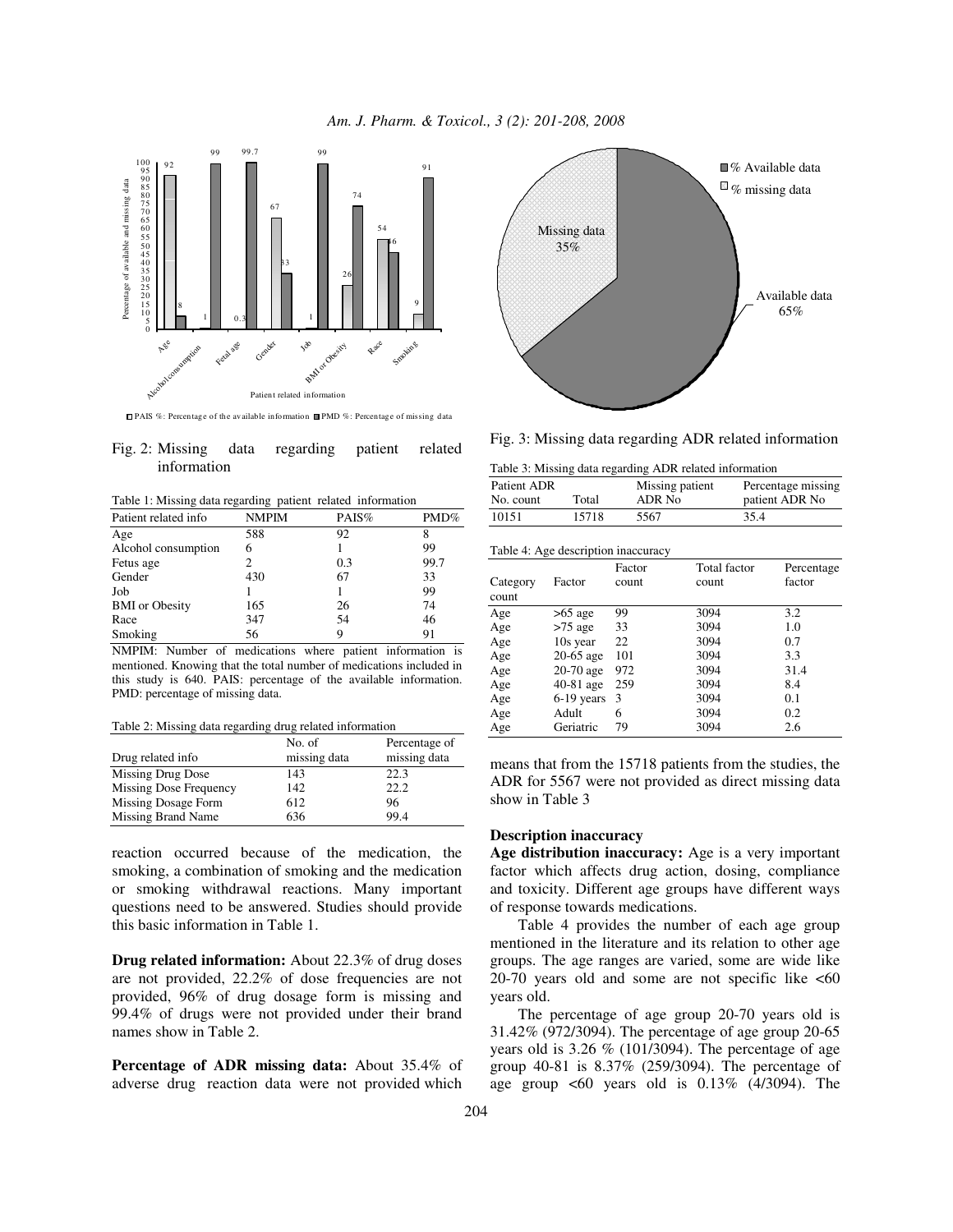percentage of age group >65 years old is 3.2% (99/3094). The percentage of age group 6-19 years old is  $0.1\%$  (3/3094). And the percentage of age group  $\langle 20 \rangle$ years old is 2.17% (67/3094). The total percentage of all wide range age groups is 48.47% (1505/3094).

#### **DISCUSSION**

 About 48.47% of the age data was in a wide range, this means that no specific age group can be considered and correlated with the response and toxicity of the medication involved in the study. Old people react differently towards medications than young people. Providing more accurate and precise data is valuable in this matter because it allows the user of the study to extract precise and useful information which can be utilized properly in the decision making process of pharmacotherapy and drug selection.

 Elderly patients with multiple medical problems who are taking multiple medications, those who have a history of adverse drug reactions and those with a reduced capacity to eliminate medications are at high risk for adverse drug reactions.

 All medications can produce ADRs, but not all patients develop the same level and type of ADRs, age is one of the very important factors that affect adverse drug reaction occurrence.

 When studies say the age is less than 20 years, this includes newborn, infants, children and teenagers. These groups are completely different when it comes to drug function and toxicity.

 Infants and very young children are at high risk of adverse drug reactions because their capacity to metabolize drugs is not fully developed.

 Older people are at high risk of having an adverse drug reaction for several reasons. They are likely to have many health problems and thus to be taking several prescription and over the counter drugs. As people get old, the liver loses the ability to metabolize  $drugs^{[3]}$ .

 Older people tend to take more drugs than younger people because they are more likely to have several, often chronic disorders. On average, an older person takes four or five prescription drugs and two over-thecounter drugs each day. Also, older people are more than twice as susceptible to side effects of drugs as younger people<sup>[4]</sup>.

 As people age, the amount of water in the body decreases and the amount of fat tissue relative to water, increases. Thus, in older people, drugs that dissolve in water reach higher concentrations because there is less water to dilute them and drugs that dissolve in fat accumulate more because there is relatively more fat tissue to store them. Also, as people age, the kidneys are less able to excrete drugs into the urine and the liver is less able to metabolize many drugs. Jimmy Jose and Padma G.M.  $Rao^{[5]}$  in their study have concluded that the incidence of ADRs among elderly adults and older adults were significantly higher than other age groups. They also elaborated that the type of ADR is different among age groups, type A reactions were more common among elderly adults (85.9%) and type B reactions were more common in adults (35%) compared to other age groups.

 Because of all these age-related changes, many drugs tend to stay in an older person's body much longer than they would in a younger person's body, prolonging the drug's effect and increasing the risk of side effects.

 Thus age and sex differences may contribute in the development of adverse drug reactions. In general practice in England, suspected adverse drug reactions to newly marketed drugs are recorded more often in adults aged between 30 and 59 years of age and are 60% more common in women than in men. The sex difference occurs in all age groups over 19 years of age<sup>[6]</sup>.

 A study about the incidence and preventability of adverse drug events among older persons in the ambulatory setting concluded that adverse drug events are common and often preventable among older persons in the ambulatory clinical setting. More serious adverse drug events are more likely to be preventable. Prevention strategies should target the prescribing and monitoring stages of pharmaceutical care. Interventions focused on improving patient adherence with prescribed regimens and monitoring of prescribed medications<sup>[7]</sup>.

 These studies emphasize the importance of age in determining adverse drug reactions and the degree of susceptibility, to the occurrence of these unwanted effects. This makes age a very important factor. In table 3 the age groups provided by literature are not categorized in a way which makes it easy to use. The range 20-65 years of age accounts for nine hundred and seventy two (972) out of the total age groups mentioned which is three thousand and ninety four (3094), the percentage is 31.42%. This means that 31.42% of the age mentioned is not specific covering a very wide range, including young people, middle aged people and elderly people. It is documented in literature that old people are more susceptible to adverse drug reaction than the young. Other age groups mentioned which also not specific are 20-65 years old which accounts for one hundred and one (101) out of three thousand and ninety four (3094) with a percentage of 3.26%. 67 (2.17%) are <20 years old. 4 (0.13%) are  $\lt60.259$  (8.37%) are in the age of 40-81 years old. These results might be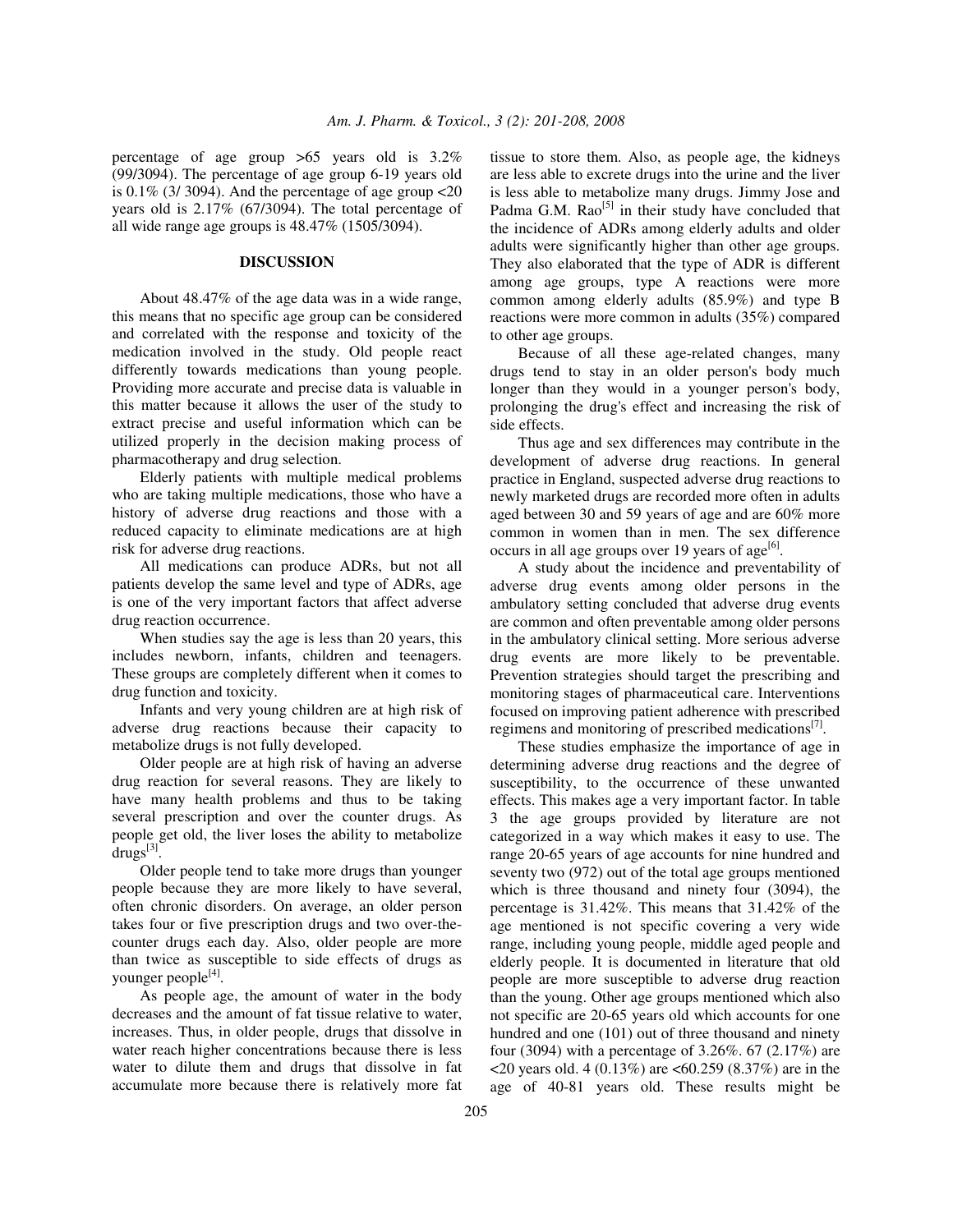misleading when used in the medical practice. Specific and clear age groups should be provided when each study discusses adverse drug reactions or safety and tolerability in order to make it useful for other researches to extract the correct data and use it in the right place. The total percentage of all wide range age groups is 48.47% (1505 out of 3094), this percentage is almost half of the data.

**Race distribution inaccuracy:** The current dictionary definition of race is a family, tribe, people, or nation belonging to the same common stock, or a class or kind of people unified by shared interests, habits, or characteristics[8]. In most medical settings patients self determine their racial origin $[9]$ , which gives them ample chance to mislead medical professionals. In the 2000 census in the United States, 1 in 4 individuals in some regions of the United States chose more than 1 box indicating race and ethnicity, which means that people are not fully aware of the racial classifications or there is no clear classification for race. In the United States there is approximately 126 categories of race<sup>[9]</sup>. This confusion needs from the researchers to concentrate on finding ways to categorize race and ethnicity in away to be flexible to evolve with changing time and environmental factors, migration, food and other related effectors.

Risch *et al*.<sup>[10]</sup> argued that five major racial groups can be identified (Africans, Caucasians, Pacific Islanders, Asians and Native Americans). But human races are mixed and there is no chance that it can be controlled especially with migrations and travelling.

 A dark-skinned, curly-headed person who identifies as African American may, indeed, have much in his or her history and upbringing to justify that identification. But he or she may also have a white grandparent and several Cherokee ancestors

 In Table 5 the race number for some studies reflects the country where the study is carried out; others mention the race of each patient group.

 Table 5 reflects the mess in providing data, which shows the lack of specific categorization approaches for the race.

 Race and ethnicity are crucial in medical practice, According to Sarah<sup>[11]</sup> there is a big difference in developing adverse drug reactions for cardiovascular medications among different ethnic and race groups which means it is a determining factor in the treatment of individual patients.

 When medical literature is not providing the race and mentions only the country where the study is carried out, many countries included in this study are multi cultural countries and there are always migrants

|  | Table 5: Race description inaccuracy |
|--|--------------------------------------|
|  |                                      |

|          |              | Factor         | <b>Total factor</b> | Factor       |
|----------|--------------|----------------|---------------------|--------------|
| Category | Factor       | count          | count               | count $(\%)$ |
| Race     | American     | 161            | 3391                | 4.7          |
| Race     | Asian        | 221            | 3391                | 6.5          |
| Race     | Australia    | 7              | 3391                | 0.2          |
| Race     | Belgium      | 8              | 3391                | 0.2          |
| Race     | <b>Black</b> | 721            | 3391                | 21.3         |
| Race     | Caucasian    | 170            | 3391                | 5.0          |
| Race     | Celtic       | 1              | 3391                | 2.9          |
| Race     | Chinese      | 122            | 3391                | 3.6          |
| Race     | Colombia     | 24             | 3391                | 0.7          |
| Race     | Denmark      | 42             | 3391                | 1.2          |
| Race     | Europe       | 12             | 3391                | 0.4          |
| Race     | France       | 10             | 3391                | 0.3          |
| Race     | Germany      | 46             | 3391                | 1.4          |
| Race     | Hispanic     | 240            | 3391                | 7.0          |
| Race     | Indian       | 79             | 3391                | 2.3          |
| Race     | Israel       | $\overline{c}$ | 3391                | 5.9          |
| Race     | Italy        | 184            | 3391                | 5.4          |
| Race     | Japan        | 38             | 3391                | 1.1          |
| Race     | Korean       | 38             | 3391                | 1.1          |
| Race     | Malay        | 1              | 3391                | 2.9          |
| Race     | Mexican      | 10             | 3391                | 0.3          |
| Race     | Mongoloid    | 19             | 3391                | 0.6          |
| Race     | Netherlands  | 44             | 3391                | 1.3          |
| Race     | New Zealand  | 14             | 3391                | 0.4          |
| Race     | Non black    | 11             | 3391                | 0.3          |
| Race     | Oriental     | 19             | 3391                | 0.6          |
| Race     | Panama       | 30             | 3391                | 0.9          |
| Race     | Philippines  | 24             | 3391                | 0.7          |
| Race     | Scandinavian | 36             | 3391                | 1.0          |
| Race     | South Africa | 45             | 3391                | 1.3          |
| Race     | Spain        | 45             | 3391                | 1.3          |
| Race     | Switzerland  | 10             | 3391                | 0.3          |
| Race     | Taiwan       | 18             | 3391                | 0.5          |
| Race     | Texas        | 15             | 3391                | 0.4          |
| Race     | Turkey       | 27             | 3391                | 0.8          |
| Race     | UK           | 56             | 3391                | 1.7          |
| Race     | White        | 841            | 3391                | 25.0         |

to these countries. This kind of data might be confusing and misleading to a point because race, lifestyle, type of food, type of work are all factors that can affect the occurrence of adverse drug reactions. When a study mentions the race Asian, Asian includes Chinese, some of the Arabs, Malays and Indians. They are all different people with different life styles and different climates.

 Some races appear to be more vulnerable to adverse drug reactions than others. A study on epidemiological risk factors for hypersensitivity reactions to abacavir found the Caucasian race as a risk factor for reactions. In a recent cohort study evaluating risk factors for adverse drug reactions associated with Angiotensin-Converting Enzyme (ACE) inhibitors, two thousand two hundred and twenty five (2225) people were evaluated. Of these 19% had to discontinue therapy due to adverse drug reactions, African Americans were found to be more susceptible to developing ACE-related angioedema than other ethnic groups<sup>[12]</sup>.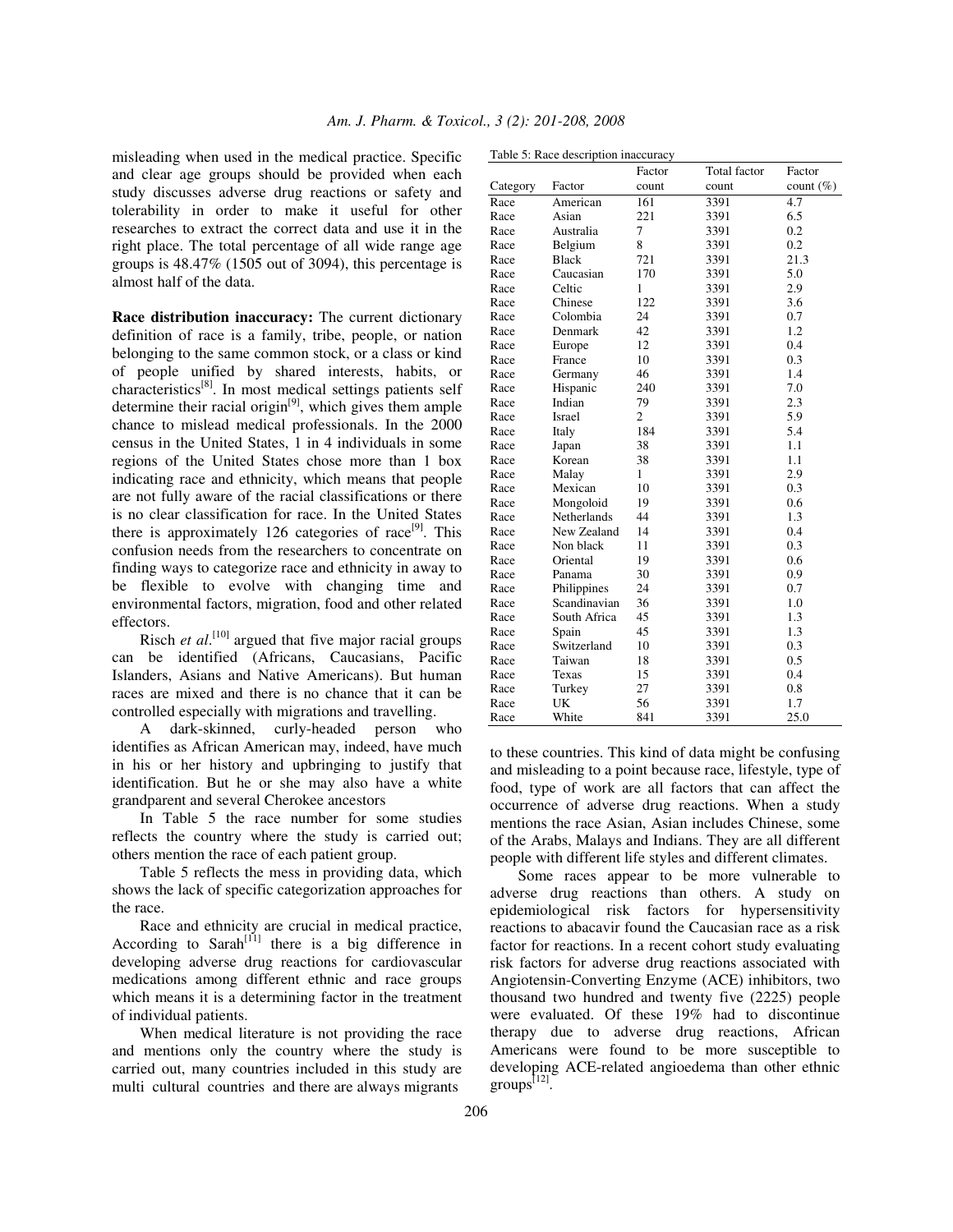Some ethnic groups may be more susceptible to adverse reactions during treatment with drugs than others. The risk of angioedema with antihypertensive medications was found to be three times greater in black patients than non-black patients. The risk of cough was also nearly three times higher in East Asian patients compared with white patients<sup>[13]</sup>.

 Ethnicity is an important demographic variable contributing to inter-individual variability in drug metabolism and response. Some studies discuss the issue that genetic factors can determine individual susceptibility to both dose-dependent and doseindependent adverse drug reactions. Determinants of susceptibility include kinetic factors, such as gene polymorphisms in cytochrome P450 enzymes and dynamic factors, such as polymorphisms in drug targets. The relative importance of these factors will depend on the nature of the adverse drug reactions, however, it is likely that more than one gene will be involved in most instances<sup>[14]</sup>.

 The races mentioned in the studies are all related to the countries not the original race. For example when the United Kingdom is mentioned, this does not mean Caucasians, they might be Black, Asian or any other race since the UK is a multi-cultural country. Specifications are of value in these issues.

 Because of the importance of race in the medical decision process, the need for new regulatory approaches to medicines with race-specific indications is growing $^{[15]}$ .

#### **Lack of classification standards**

**Age classification, race classification:** Lack of specific age classification is obvious all over the literature, each article uses different age ranges, some mention age between 20-70 years, others 40-80, or it may be mentioned as  $>40$  or  $< 60$ . Many examples are available in Table 4. Age classification is important and needed in order to use studies outcomes in proper way**.** 

 There are no clear rules to control providing the exact race for every study done on patients, Table 5 shows many examples in this regard. There must be a standard to be adopted by medical journals to control the type of data that must be provided by each researcher.

**ADR description inaccuracy:** Ex. Smoking. It is not known if patients who developed the ADR were the smokers or not. The study mentions a certain number of people were smokers but they do not mention if those who develop the ADR were the smokers or non smokers. Another issue regarding adverse drug reaction description inaccuracy is that it is not mentioned if the

side effects happened in the same patients or how many patients have more than one side effect. They only mention the percentage of ADR occurrence in general. This data is important and needs to be specified because it clarifies the type of patients who developed the ADR.

 Out of the 15718 data collected and used in this study, nothing is mentioned about the occurrence of more than one ADR for the same patient. All literature mentions that a certain number of patients have the ADRs but because of the omitted data it is impossible to determine if the same people developed more than one ADRs or only one ADR was present in each patient. For example, if the study mentions that a certain percentage of patients developed an ADR, it is not mentioned if these ADRs occurred in different patients, or all in the same patient, i.e. did each patient have one ADR (e.g., nausea, headache or diarrhea) or did each patient have all three ADRs. This data is critical and it enables good medical decisions to be made and assists researchers using literature in a more effective manner.

#### **CONCLUSION**

 Age, gender, race, smoking, health status, medication use and any other information related to the patients is basic information which needs to be available in all literature, not just to be mentioned in the methodology and sampling, but to be specified carefully and fully in the results.

 Sometimes when more than one adverse drug reaction is mentioned in a study, the study fails to mention if those reactions are found in different patients or the same patient i.e., whether the patient has only one adverse drug reaction or more than one.

 It is recommended that all of the following information must be available for every study related to drug safety and efficacy in order to be published.

 Specific details about peoples enrolled in the research including their race, exact age, gender, medical diseases and anything which might affect a medical decision.

 People's biodata and medical data should be related to the presence of adverse drug reactions, it is not enough to mention that a certain number of patients have ADRs, it is important to give details regarding those people so that the exact results are clear and precise.

 It is recommended that the science of ethnicity should be adopted during the research in order to avoid mentioning the name of the countries where the study is done, this avoids omitting data related to race. Standards should be considered for not accepting any